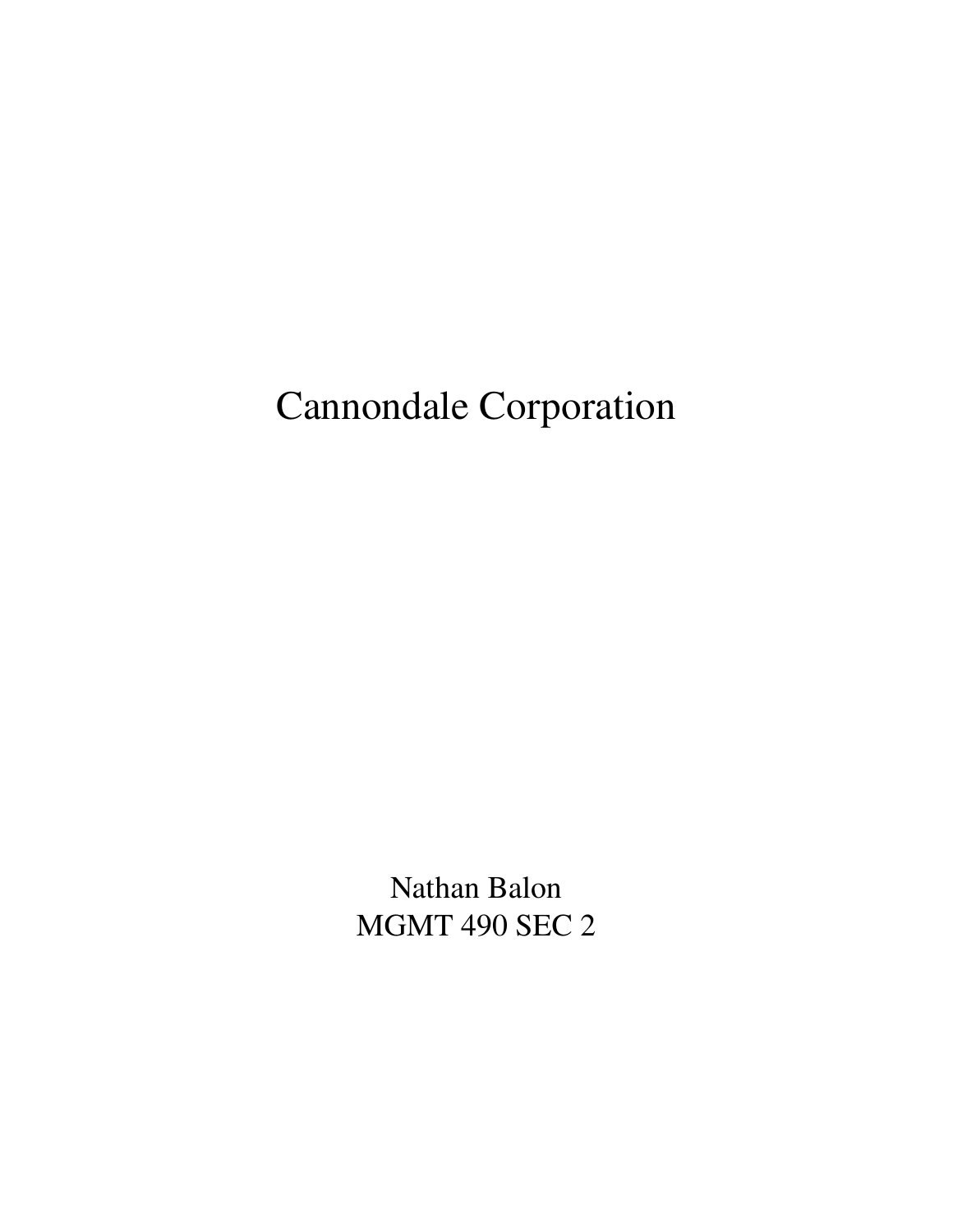## **INTRODUCTION**

Cannondale Corporation was established in 1971. The company initially produced a bicycle trailer. Today, Cannondale's most popular product is the mountain bike. Cannondale has expanded its product line to include over 71 models of bicycles and has become one of the leading bicycle manufactures in the world. Although the company's main activity is manufacturing and distributing bicycles, today Cannondale also produces a variety of bicycle accessories and equipment. Recently, Cannondale journeyed into a new market and added dirt bikes and all-terrain vehicles (ATV) to its product line. Cannondale has pursued the high-end area of the bicycle market. The company's mission and vision statement will be evaluated along with the company's competitive and functional strategies.

# MISSION AND VISION

Cannondale's mission is to be the best cycling and off-road motor sports company in the world. The focus is on people – employees, customers, retailers, and vendors – working to accomplish the mission. The philosophy of Cannondale states:

- 1. We care about each other, our customers, our retailers and our vendors.
- 2. We produce a stream of quality innovative products.
- 3. We devise a flexible-manufacturing process that lets us to deliver those innovative, quality products to the market quickly and then back them with excellent customer service.
- 4. We limit our distribution to the best specialty retailers in the world.
- 5. We stay lean, remain competitive and entrepreneurial.
- 6. We put 90% of our profits back into the company to underwrite future growth; the balance we share with all of our employees.
- 7. We promote from within whenever possible.
- 8. We concentrate on detail, because the last 5% is often the difference between success and failure.
- 9. We continuously improve everything.
- 10. We govern our every deed by what is 'just and right'.

The mission statement and philosophy of Cannondale are rather broad. Nearly every company in existence wants to be the best. Cannondale's mission statement could easily be applied to manufacturers in other industries by changing a few words, just as easily as it is applied to Cannondale. One problem with the mission statement is it does not set a clear direction of where Cannondale is heading in the future. Cannondale recently made their company more diverse by adding dirt bikes and ATV to its product line. The vision does not expand on how the company is going to pursue this market or how to become the best.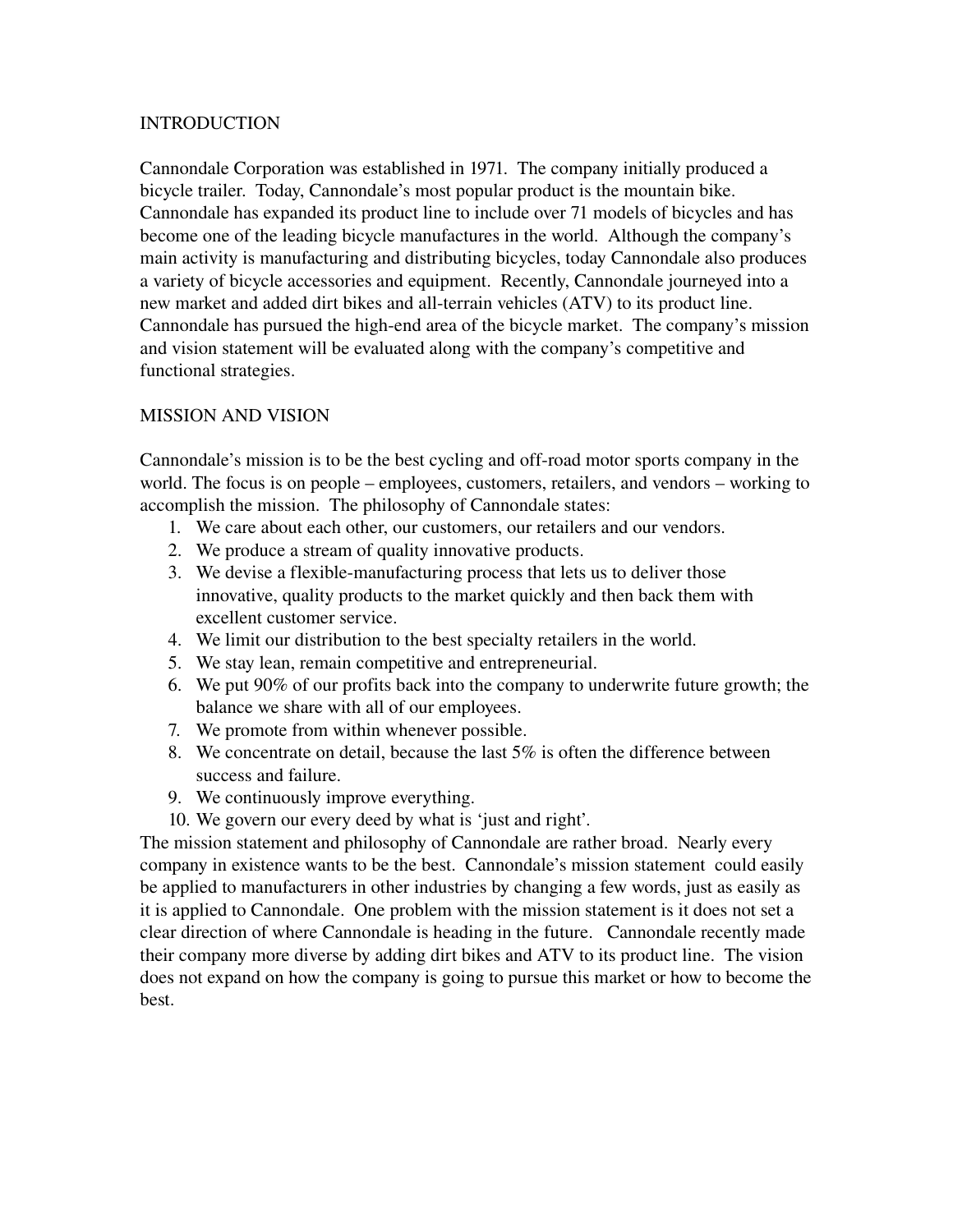### COMPETITIVE STRATEGY

 Today, there are over a billion bicycles throughout the world used for a variety of purposes. In many countries, bikes are a primary means of transportation. Today, 70% of bicycles are used for transportation, 29% for recreation and 1% for racing. Cannondale's competitive strategy is the focused differentiation strategy. A focused differentiation strategy is aimed at a niche group of customers with unique tastes. The bikes produced by Cannondale are targeted towards the high-end market niche of the bicycle market such as professional bike racers or the serious mountain bikers. The price of a Cannondale bike ranges from \$500 to \$4,000. Cannondale tries to produce bikes that are lighter, stronger, faster and more comfortable than its competition.

 In the United States, there are two primary outlets used for selling bikes, retail stores and bicycle specialty shops. Specialty stores offer high quality bikes, ranging in price from a few hundred dollars into the thousands. Most specialty stores have trained salesmen and offer repairs to bikes. Retail stores, on the other hand, offer lesser quality bikes, with fewer features and little or no support to the customer. The bikes sold through retail stores are starting to incorporate some of the past innovations that come with highend bikes. While the lower end bikes are incorporating features such as shocks on their bike, they are not of the same quality of those found in specialty shops. Thirty percent of all bikes sold in the US are from these specialty shops. Cannondale only sells its bikes through these specialty stores. The company selectively chooses the specialty stores to carry their bikes, and Cannondale use these specialty shops to give its bicycles the perception of superior quality.

 Cannondale differentiates their bicycles by adding additional features that aren't available on other bikes. One primary means of differentiating its bikes is through its research and development department. The company continually develops and adds new features that the customer values. Cannondale's rise in popularity came as a result of offering the first aluminum frame mountain bike to the market. Over the years, Cannondale has won awards by magazines such as Popular Science, and Popular Mechanic for its design innovations. Joe Montgomery states, "We approach everything we do - and I mean everything – with an eye toward innovation. And to a large extent, it's the innovations we've developed on design and manufacturing side that allow us to continually bring these exciting new products to the market." Cannondale tries to be a first mover with offering new products and features to the public. Some recent innovations of Cannondale's that differentiates their products are the MX400 dirt bike and HeadShok Lefty fork. The MX400 is one of the first aluminum frame dirt bike and *Dirt Rider* magazine labeled it "The Bike of the Year for 1999." The engine and suspension system of the MX400 is designed differently from any dirt bike in existence.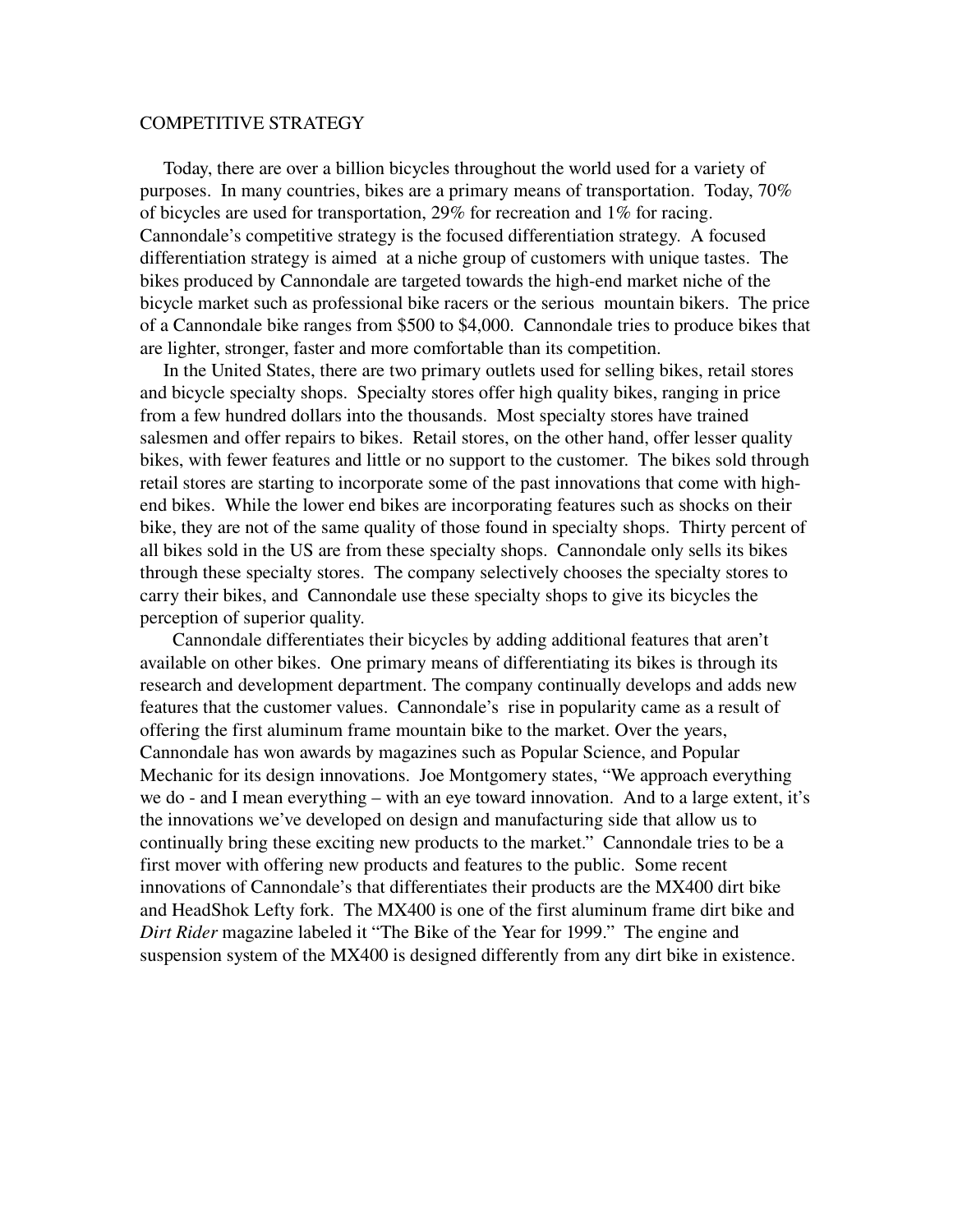## FUNCTIONAL STRATEGY

#### Production Strategy

Cannondale uses a flexible manufacturing system. This allows the company to produce small batches of bikes without a high change over cost between models. Cannondale has reduced the amount of time to assemble a bike from 17 to 3 days as a result of this system. The company also extensively uses CAD and CAM technology. Cannondale is committed to finding other ways to shorten its production cycle and reduce manufacturing costs. One of the biggest benefits of Cannondale's production strategy is its ability to produce custom-made bicycles for its customers. Cannondale recently began custom fitting bikes to an individual's needs. There are over 7000 variations that can be used to fit a bike perfectly to a customer.

 Cannondale has used vertical integration as another way to improve its production process. Most bike manufactures purchase their bike frames from overseas. The length of time required to get a new bike to the public can be greatly increased because of waiting on the shipment of frames. Cannondale recognized the problem with the slow response time and started to build all of its frames itself at its factories. This has cut down on the time it takes to get bikes out to the market and allow Cannondale to be a first mover when putting out a new product.

 Cannondale spent over \$20 million in research and development from 1997 to 1999. The company realizes that to stay competitive it must continually bring new product innovations to the market place. Cannondale has a team of engineers that works along side its racing team. The company use athletes for inspiration of new innovations. They ask the athletes what would make for a more complete bicycle experience and the work with the engineers to make it a reality. They view their racing team as a means for research instead of solely a marketing tool. Also, many of the engineers that Cannondale hires have racing background.

#### Marketing Strategy

The growth rate of the bicycle industry in the United States is currently 2%. Cannondale recognizes that the same opportunities do not exist that were once enjoyed in the US market because of today's slow rate of growth. The company has now globalized its operation and has moved into other markets throughout the world. In Europe, cycling is the second most popular sport behind soccer and offers the opportunity to increase the companies growth. The company has established subsidiaries in Europe, Japan and Australia to become a major player in the world market of bicycles. Cannondale bikes are sold today in over 60 international markets.

 One of the marketing tools of Cannondale is its partnership with Volvo to create the Volvo/Cannondale Mountain Bike Racing Team. The championships won by this team have given the company a prestigious presence in the mountain bike market. Cannondale has also used magazines as a way to promote its bicycles. The company typically advertises in cycling magazines, along with general magazines that are intended to reach